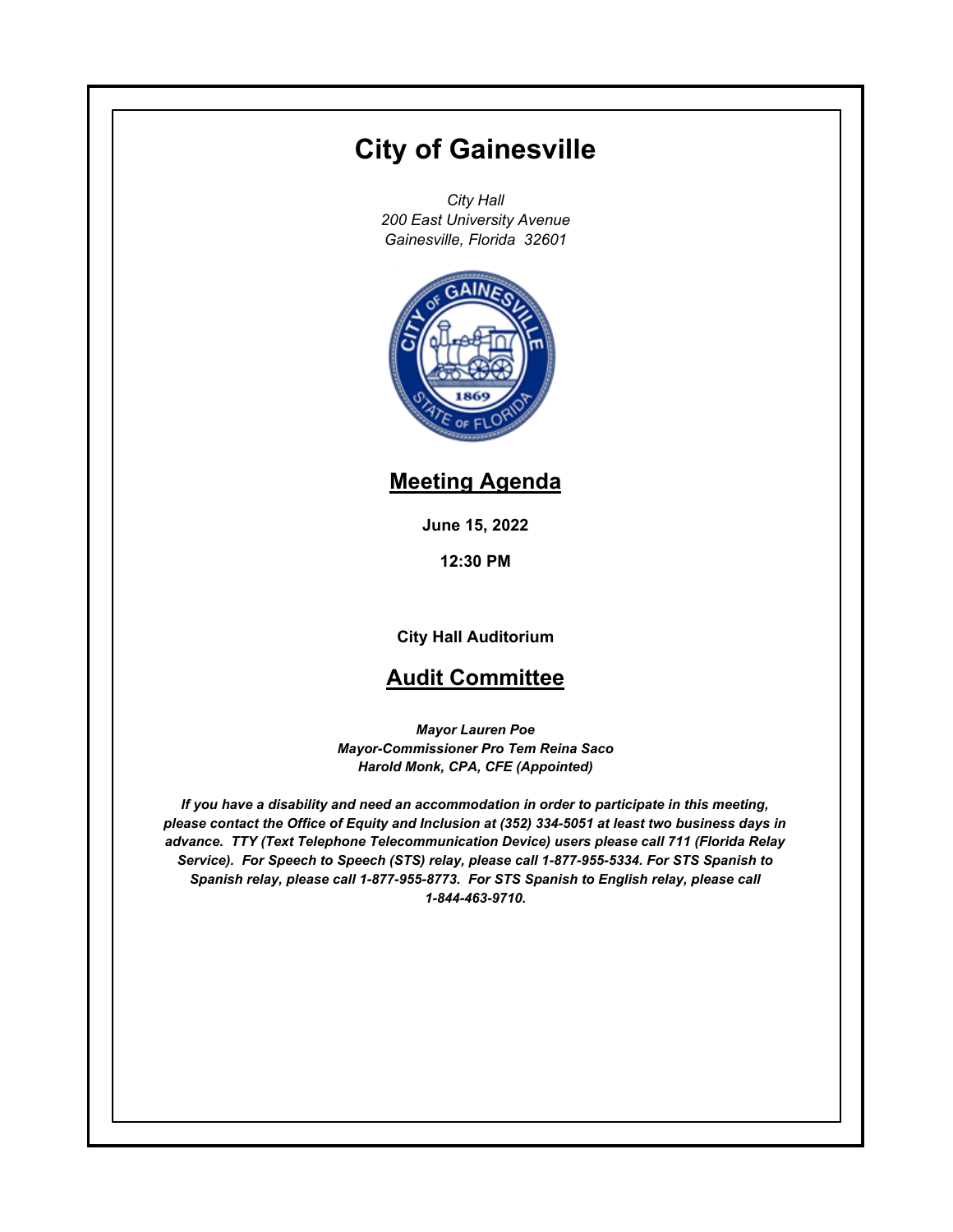#### **CALL TO ORDER - 12:30 PM**

**ROLL CALL**

**ADOPTION OF THE AGENDA**

#### **APPROVAL OF MINUTES**

| 211281. | Approval of Minutes from the April 20, 2022 Audit Committee Meeting<br>(B) |                                                            |  |
|---------|----------------------------------------------------------------------------|------------------------------------------------------------|--|
|         | <b>RECOMMENDATION</b>                                                      | The Audit Committee approve the April 20, 2022<br>minutes. |  |
|         | 211281 Arpil 20, 2022 Minutes 20220615.pdf                                 |                                                            |  |

#### **DISCUSSION OF PENDING REFERRALS**

[211322.](http://gainesville.legistar.com/gateway.aspx?m=l&id=/matter.aspx?key=34104) **Florida Highway Safety and Motor Vehicles Data Exchange Compliance Audit (B)**

> *Explanation: The objective of this engagement was to assess the design and operating effectiveness of controls related to the Florida Highway Safety and Motor Vehicles data exchange processes from February 6, 2020 through April 30, 2022.*

> > **RECOMMENDATION** *The Audit Committee review, approve and recommend the City Commission accept the City Auditor's report.*

211322 FLHSMV Data Exchange Compliance Audit Report - Public\_20220615

#### [211323.](http://gainesville.legistar.com/gateway.aspx?m=l&id=/matter.aspx?key=34105) **Internal Control Follow Up - Gainesville Regional Utilities (GRU) Deerhaven Generating Station Theft (B)**

*Explanation: The objective of this memo is to communicate Internal Audit's internal control follow up on the management of non-inventoried equipment at the Deerhaven Generating Station following a 2021 theft event.*

> **RECOMMENDATION** *The Audit Committee review, approve and recommend the City Commission accept the City Auditor's report.*

> 211323 Memo\_Internal Control Follow Up\_Deerhaven\_5.31.22\_final\_20220615